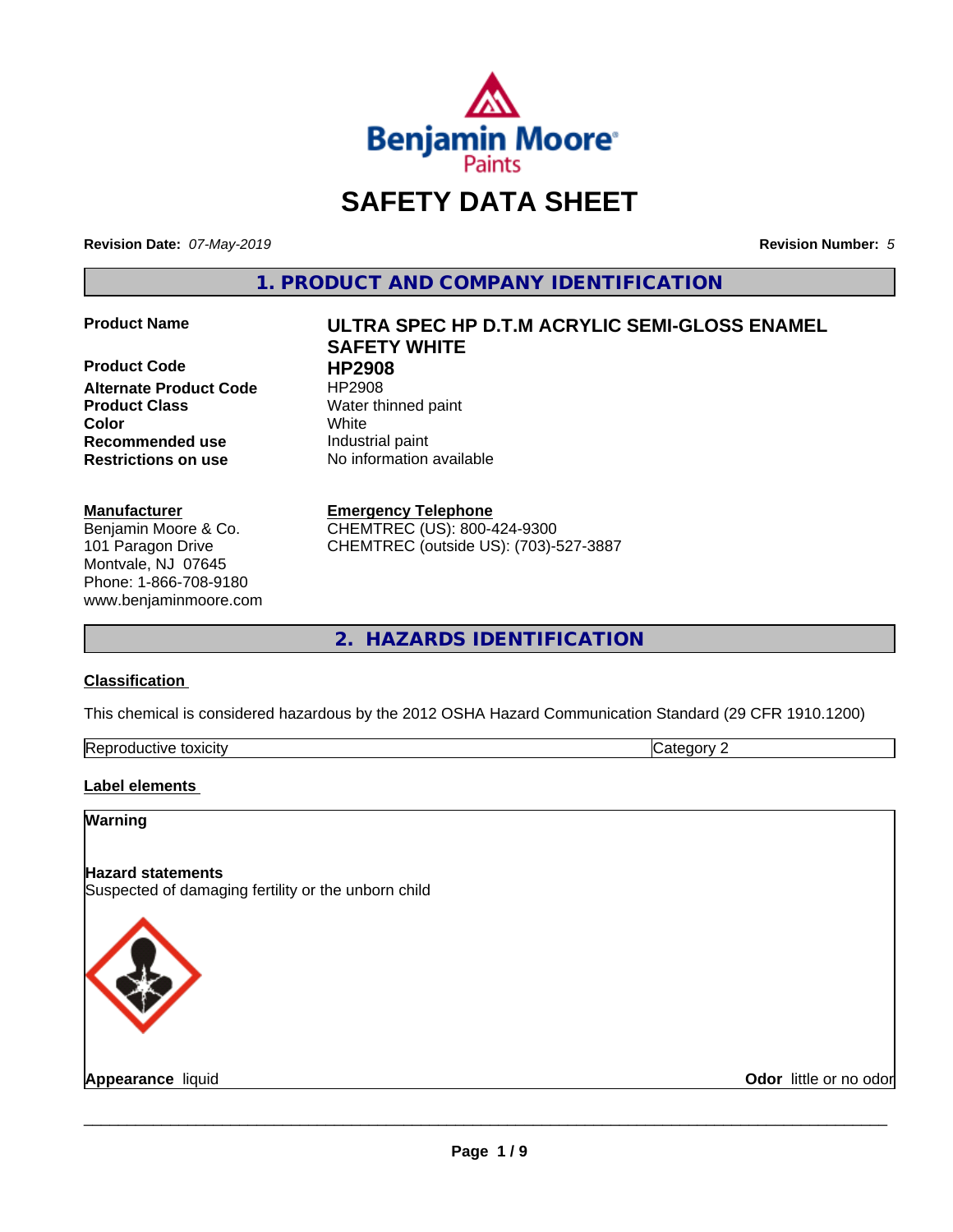#### **Precautionary Statements - Prevention**

Obtain special instructions before use Do not handle until all safety precautions have been read and understood Use personal protective equipment as required

#### **Precautionary Statements - Response**

IF exposed or concerned: Get medical advice/attention

#### **Precautionary Statements - Storage**

Store locked up

#### **Precautionary Statements - Disposal**

Dispose of contents/container to an approved waste disposal plant

#### **Hazards not otherwise classified (HNOC)**

Not applicable

#### **Other information**

No information available

# **3. COMPOSITION INFORMATION ON COMPONENTS**

| <b>Chemical name</b>                          | <b>CAS No.</b> | Weight-%  |
|-----------------------------------------------|----------------|-----------|
| Titanium dioxide                              | 13463-67-7     | $15 - 20$ |
| 2.2.4-trimethyl-1.3-propanediol diisobutyrate | 6846-50-0      | .         |
| Kaolin                                        | 1332-58-7      | $-5$      |
| Zinc phosphate                                | 7779-90-0      | - 5       |

# **4. FIRST AID MEASURES General Advice** No hazards which require special first aid measures. **Eye Contact Rinse thoroughly with plenty of water for at least 15 minutes and consult a** physician. **Skin Contact** Wash off immediately with soap and plenty of water while removing all contaminated clothes and shoes. **Inhalation** Move to fresh air. If symptoms persist, call a physician. **Ingestion Example 2** Clean mouth with water and afterwards drink plenty of water. Consult a physician if necessary. **Most Important Symptoms/Effects** None known. **Notes To Physician** Treat symptomatically. **5. FIRE-FIGHTING MEASURES**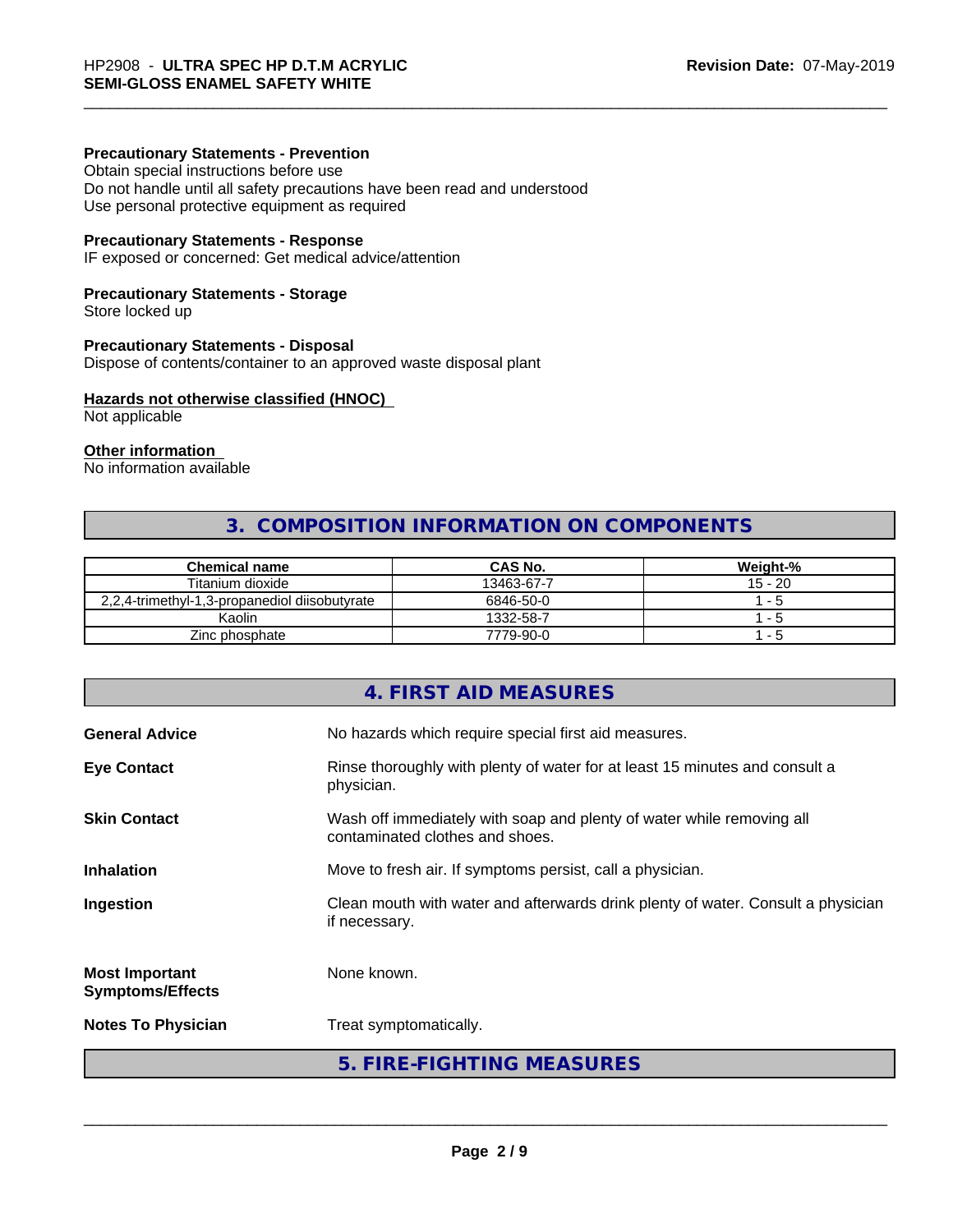| <b>Suitable Extinguishing Media</b>                                              | Use extinguishing measures that are appropriate to local<br>circumstances and the surrounding environment.                                   |  |  |
|----------------------------------------------------------------------------------|----------------------------------------------------------------------------------------------------------------------------------------------|--|--|
| Protective equipment and precautions for firefighters                            | As in any fire, wear self-contained breathing apparatus<br>pressure-demand, MSHA/NIOSH (approved or equivalent)<br>and full protective gear. |  |  |
| <b>Specific Hazards Arising From The Chemical</b>                                | Closed containers may rupture if exposed to fire or<br>extreme heat.                                                                         |  |  |
| <b>Sensitivity to mechanical impact</b>                                          | No                                                                                                                                           |  |  |
| Sensitivity to static discharge                                                  | No.                                                                                                                                          |  |  |
| <b>Flash Point Data</b><br>Flash point (°F)<br>Flash Point (°C)<br><b>Method</b> | 250.0<br>121.1<br><b>PMCC</b>                                                                                                                |  |  |
| <b>Flammability Limits In Air</b>                                                |                                                                                                                                              |  |  |
| Lower flammability limit:<br><b>Upper flammability limit:</b>                    | Not applicable<br>Not applicable                                                                                                             |  |  |
| <b>NFPA</b><br>Health: 1<br>Flammability: 1                                      | <b>Instability: 0</b><br><b>Special: Not Applicable</b>                                                                                      |  |  |

#### **NFPA Legend**

- 0 Not Hazardous
- 1 Slightly
- 2 Moderate
- 3 High
- 4 Severe

*The ratings assigned are only suggested ratings, the contractor/employer has ultimate responsibilities for NFPA ratings where this system is used.*

*Additional information regarding the NFPA rating system is available from the National Fire Protection Agency (NFPA) at www.nfpa.org.*

|                                  | 6. ACCIDENTAL RELEASE MEASURES                                                                       |  |
|----------------------------------|------------------------------------------------------------------------------------------------------|--|
| <b>Personal Precautions</b>      | Avoid contact with skin, eyes and clothing. Ensure adequate ventilation.                             |  |
| <b>Other Information</b>         | Prevent further leakage or spillage if safe to do so.                                                |  |
| <b>Environmental precautions</b> | See Section 12 for additional Ecological Information.                                                |  |
| <b>Methods for Cleaning Up</b>   | Soak up with inert absorbent material. Sweep up and shovel into suitable<br>containers for disposal. |  |

**7. HANDLING AND STORAGE**

Handling **Handling Avoid contact with skin, eyes and clothing. Avoid breathing vapors, spray mists or** sanding dust. In case of insufficient ventilation, wear suitable respiratory equipment.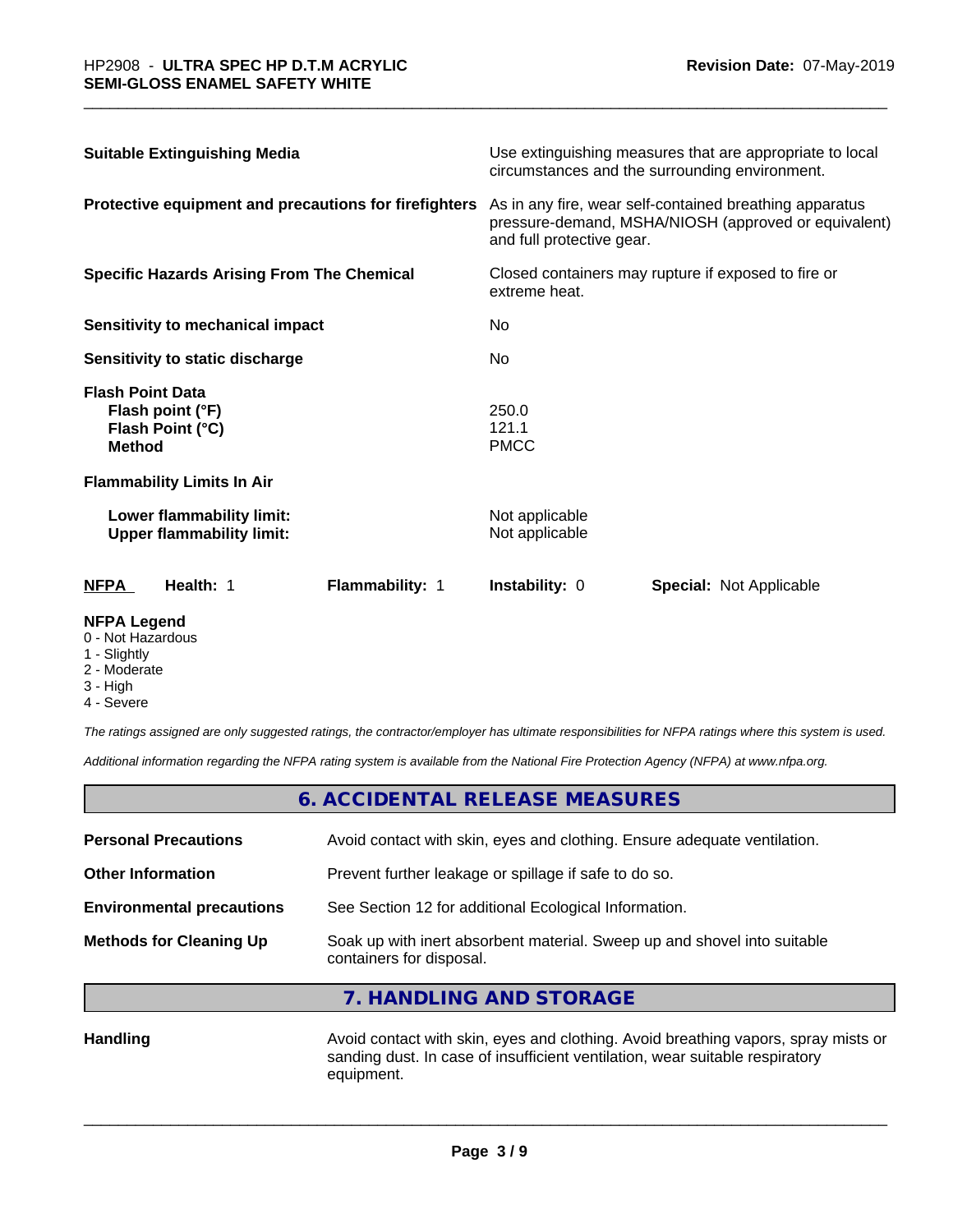**Storage** Keep container tightly closed. Keep out of the reach of children.

#### **Incompatible Materials** No information available

### **8. EXPOSURE CONTROLS/PERSONAL PROTECTION**

#### **Exposure Limits**

| <b>Chemical name</b> | <b>ACGIH TLV</b>                           | <b>OSHA PEL</b>                       |
|----------------------|--------------------------------------------|---------------------------------------|
| Titanium dioxide     | <b>TWA</b><br>10 mg/m $^3$ -               | <b>TWA</b><br>15 mg/m $3$             |
| Kaolin               | TWA<br>$\angle$ mg/m <sup>3</sup> - $\sim$ | · TWA<br>15 mg/m <sup>3</sup> $\cdot$ |
|                      |                                            | TWA<br>5 mg/m <sup>3</sup> -          |

#### **Legend**

ACGIH - American Conference of Governmental Industrial Hygienists Exposure Limits OSHA - Occupational Safety & Health Administration Exposure Limits N/E - Not Established

| <b>Engineering Measures</b>          | Ensure adequate ventilation, especially in confined areas.                                                                          |  |  |
|--------------------------------------|-------------------------------------------------------------------------------------------------------------------------------------|--|--|
| <b>Personal Protective Equipment</b> |                                                                                                                                     |  |  |
| <b>Eye/Face Protection</b>           | Safety glasses with side-shields.                                                                                                   |  |  |
| <b>Skin Protection</b>               | Protective gloves and impervious clothing.                                                                                          |  |  |
| <b>Respiratory Protection</b>        | In case of insufficient ventilation wear suitable respiratory equipment.                                                            |  |  |
| <b>Hygiene Measures</b>              | Avoid contact with skin, eyes and clothing. Remove and wash contaminated<br>clothing before re-use. Wash thoroughly after handling. |  |  |

# **9. PHYSICAL AND CHEMICAL PROPERTIES**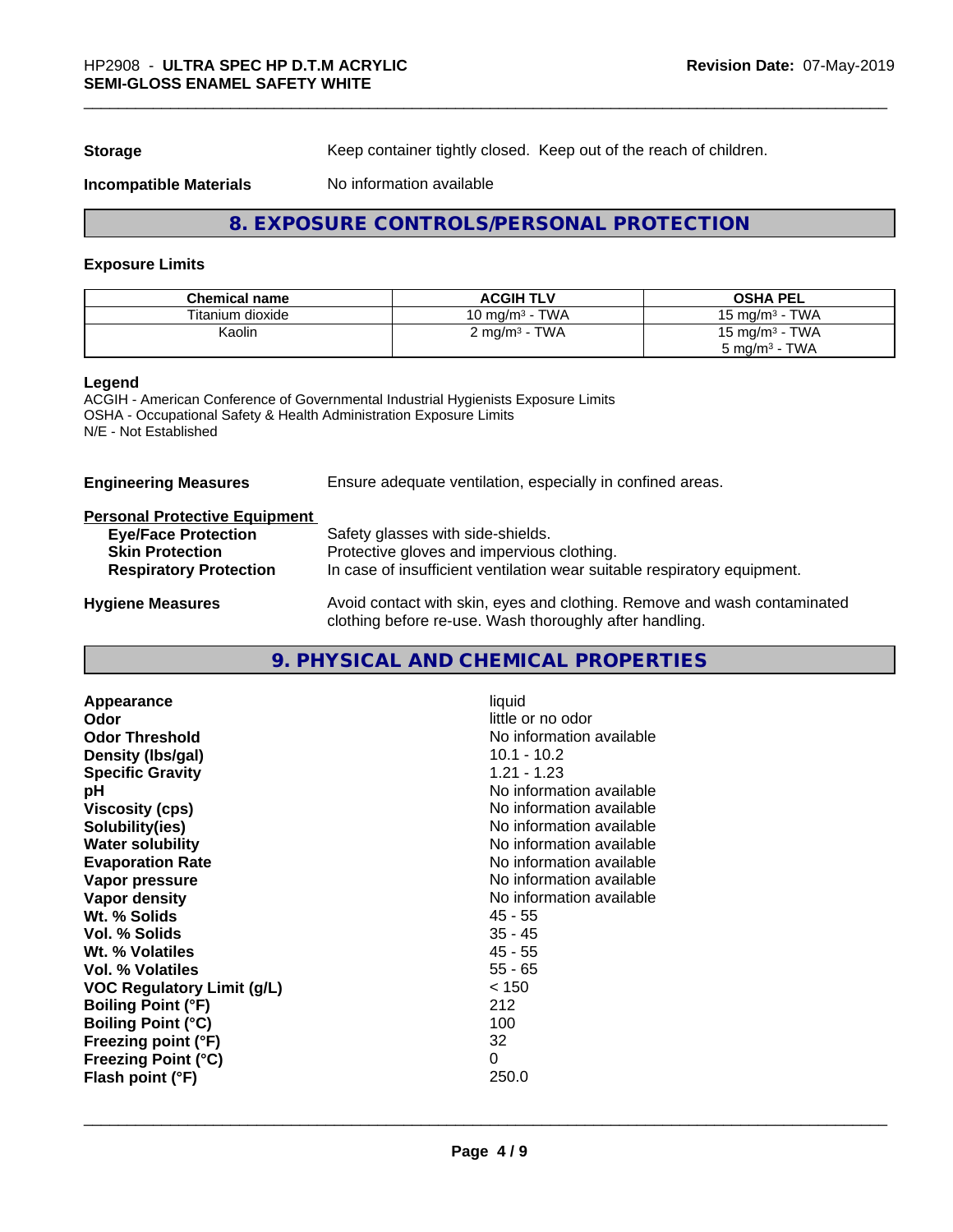# \_\_\_\_\_\_\_\_\_\_\_\_\_\_\_\_\_\_\_\_\_\_\_\_\_\_\_\_\_\_\_\_\_\_\_\_\_\_\_\_\_\_\_\_\_\_\_\_\_\_\_\_\_\_\_\_\_\_\_\_\_\_\_\_\_\_\_\_\_\_\_\_\_\_\_\_\_\_\_\_\_\_\_\_\_\_\_\_\_\_\_\_\_ HP2908 - **ULTRA SPEC HP D.T.M ACRYLIC SEMI-GLOSS ENAMEL SAFETY WHITE**

**Flash Point (°C)** 121.1<br> **Method** PMCC **Method** PMCC **Flammability (solid, gas)**<br> **Contains Upper flammability limit:**<br>
Upper flammability limit:<br>
Not applicable **Upper flammability limit:**<br> **Lower flammability limit:**<br>
Not applicable<br>
Not applicable **Lower flammability limit:**<br> **Autoignition Temperature (°F)**<br>
Mo information available **Autoignition Temperature (°F)**<br> **Autoignition Temperature (°C)** 
<br> **Autoignition Temperature (°C)** 
<br> **Autoignition Temperature (°C) Autoignition Temperature (°C)**<br> **Decomposition Temperature (°F)** No information available **Decomposition Temperature (°F)**<br> **Decomposition Temperature (°C)**<br>
No information available **Decomposition Temperature (°C) Partition coefficient Contract Contract Contract Contract Contract Contract Contract Contract Contract Contract Contract Contract Contract Contract Contract Contract Contract Contract Contract Contract Contract Contract** 

# **10. STABILITY AND REACTIVITY**

| <b>Reactivity</b>                       | Not Applicable                           |
|-----------------------------------------|------------------------------------------|
| <b>Chemical Stability</b>               | Stable under normal conditions.          |
| <b>Conditions to avoid</b>              | Prevent from freezing.                   |
| <b>Incompatible Materials</b>           | No materials to be especially mentioned. |
| <b>Hazardous Decomposition Products</b> | None under normal use.                   |
| Possibility of hazardous reactions      | None under normal conditions of use.     |

## **11. TOXICOLOGICAL INFORMATION**

| Information on likely routes of exposure                                                                                                                                                                                                                                                                                                                                                                                                                                               |  |  |
|----------------------------------------------------------------------------------------------------------------------------------------------------------------------------------------------------------------------------------------------------------------------------------------------------------------------------------------------------------------------------------------------------------------------------------------------------------------------------------------|--|--|
| <b>Principal Routes of Exposure</b> Eye contact, skin contact and inhalation.                                                                                                                                                                                                                                                                                                                                                                                                          |  |  |
|                                                                                                                                                                                                                                                                                                                                                                                                                                                                                        |  |  |
| No information available                                                                                                                                                                                                                                                                                                                                                                                                                                                               |  |  |
| Symptoms related to the physical, chemical and toxicological characteristics                                                                                                                                                                                                                                                                                                                                                                                                           |  |  |
| No information available                                                                                                                                                                                                                                                                                                                                                                                                                                                               |  |  |
| Delayed and immediate effects as well as chronic effects from short and long-term exposure                                                                                                                                                                                                                                                                                                                                                                                             |  |  |
| May cause slight irritation.<br>Substance may cause slight skin irritation. Prolonged or repeated contact may dry<br>skin and cause irritation.<br>May cause irritation of respiratory tract.<br>Ingestion may cause gastrointestinal irritation, nausea, vomiting and diarrhea.<br>No information available<br>No information available.<br>No information available.<br>Possible risk of impaired fertility. Possible risk of harm to the unborn child.<br>No information available. |  |  |
|                                                                                                                                                                                                                                                                                                                                                                                                                                                                                        |  |  |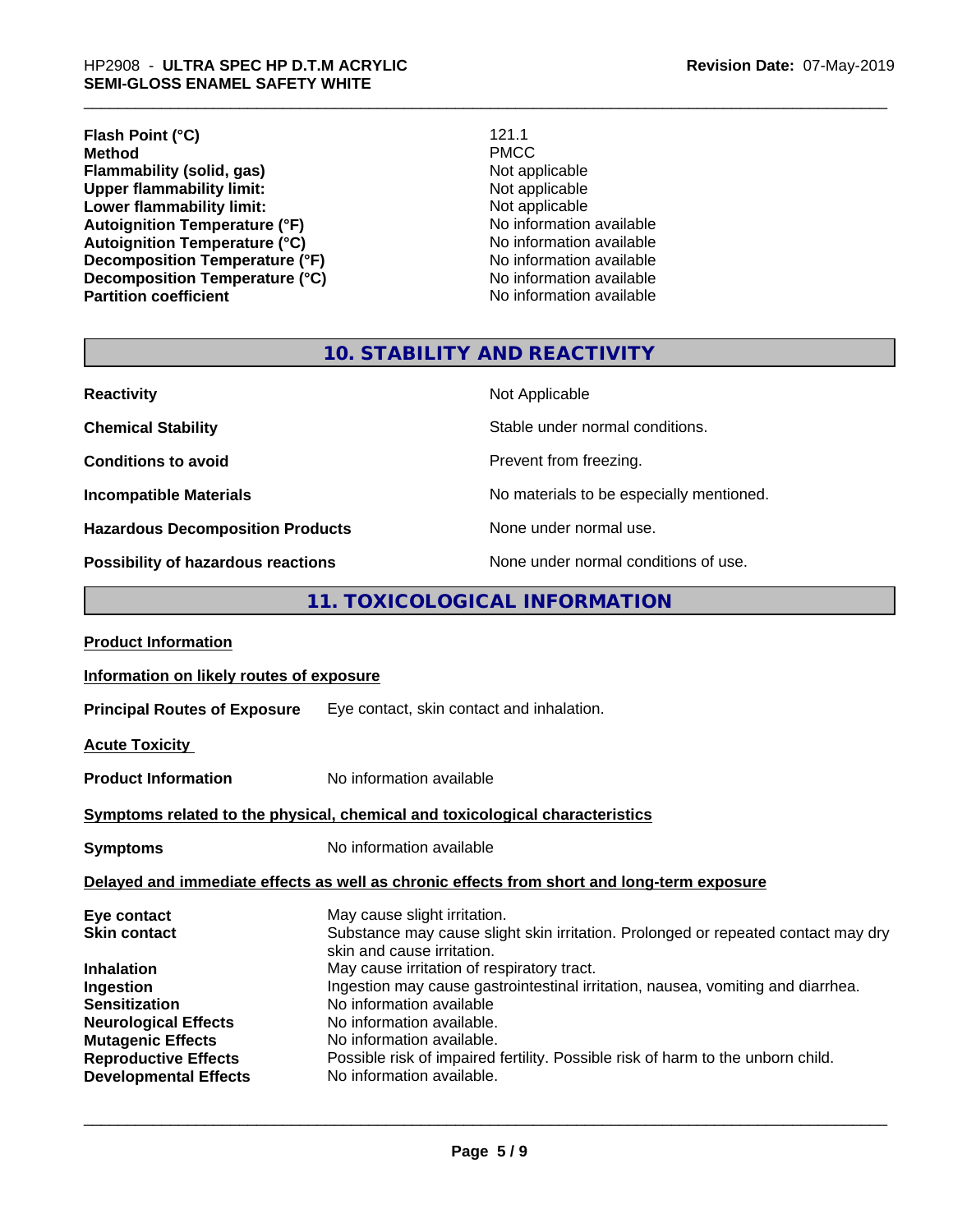| <b>Target organ effects</b>     | No information available. |
|---------------------------------|---------------------------|
| <b>STOT - single exposure</b>   | No information available. |
| <b>STOT - repeated exposure</b> | No information available. |
| Other adverse effects           | No information available. |
| <b>Aspiration Hazard</b>        | No information available  |

**Numerical measures of toxicity**

**The following values are calculated based on chapter 3.1 of the GHS document**

| <b>ATEmix (oral)</b>   | 27102 mg/kg  |
|------------------------|--------------|
| <b>ATEmix (dermal)</b> | 182627 mg/kg |

#### **Component Information**

| Chemical name                                                 | Oral LD50            | Dermal LD50 | Inhalation LC50 |
|---------------------------------------------------------------|----------------------|-------------|-----------------|
| Titanium dioxide<br>13463-67-7                                | > 10000 mg/kg (Rat)  |             |                 |
| 2,2,4-trimethyl-1,3-propanediol<br>diisobutyrate<br>6846-50-0 | $>$ 3200 mg/kg (Rat) |             |                 |
| Zinc phosphate<br>7779-90-0                                   | $>$ 5000 mg/kg (Rat) |             |                 |

#### **Carcinogenicity**

*The information below indicateswhether each agency has listed any ingredient as a carcinogen:.*

| Chemical<br>name       | <b>IARC</b>                  | <b>NTP</b> | <b>OSHA</b> |
|------------------------|------------------------------|------------|-------------|
|                        | .<br>2B<br>Possible<br>Human |            | Listed      |
| ı dioxide<br>l itanıum | Carcinogen                   |            |             |

• Although IARC has classified titanium dioxide as possibly carcinogenic to humans (2B), their summary concludes: "No significant exposure to titanium dioxide is thought to occur during the use of products in which titanium dioxide is bound to other materials, such as paint."

#### **Legend**

IARC - International Agency for Research on Cancer NTP - National Toxicity Program OSHA - Occupational Safety & Health Administration

**12. ECOLOGICAL INFORMATION**

### **Ecotoxicity Effects**

The environmental impact of this product has not been fully investigated.

#### **Product Information**

#### **Acute Toxicity to Fish**

No information available

#### **Acute Toxicity to Aquatic Invertebrates**

No information available

#### **Acute Toxicity to Aquatic Plants**

No information available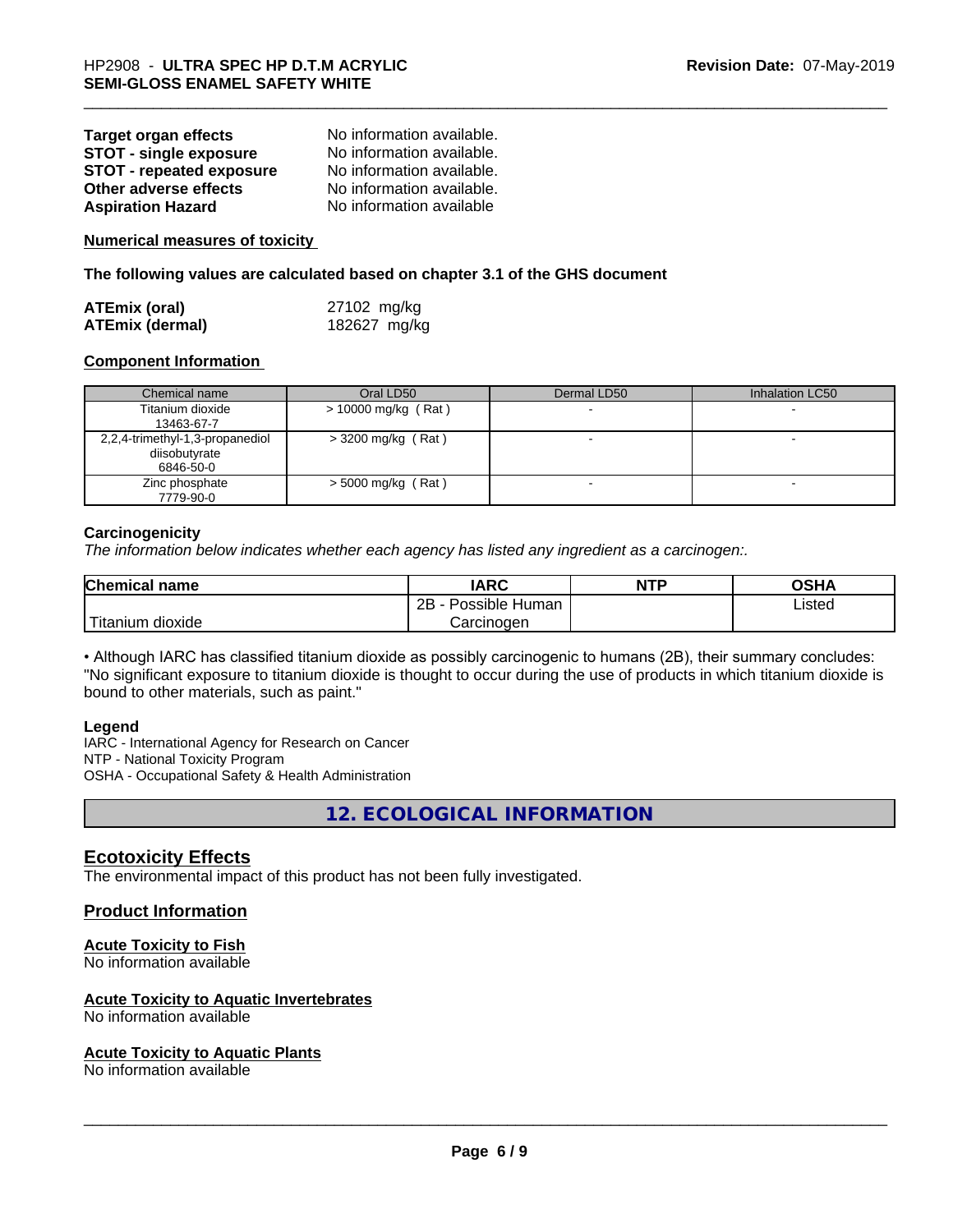#### **Persistence / Degradability**

No information available.

## **Bioaccumulation**

No information available.

### **Mobility in Environmental Media**

No information available.

#### **Ozone**

No information available

#### **Component Information**

#### **Acute Toxicity to Fish**

Titanium dioxide  $LC50: > 1000$  mg/L (Fathead Minnow - 96 hr.)

#### **Acute Toxicity to Aquatic Invertebrates**

No information available

#### **Acute Toxicity to Aquatic Plants**

No information available

|                              | 13. DISPOSAL CONSIDERATIONS                                                                                                                                                                                               |  |
|------------------------------|---------------------------------------------------------------------------------------------------------------------------------------------------------------------------------------------------------------------------|--|
| <b>Waste Disposal Method</b> | Dispose of in accordance with federal, state, and local regulations. Local<br>requirements may vary, consult your sanitation department or state-designated<br>environmental protection agency for more disposal options. |  |
|                              | 14. TRANSPORT INFORMATION                                                                                                                                                                                                 |  |
| <b>DOT</b>                   | Not regulated                                                                                                                                                                                                             |  |
| <b>ICAO/IATA</b>             | Not regulated                                                                                                                                                                                                             |  |
| <b>IMDG/IMO</b>              | Not regulated                                                                                                                                                                                                             |  |
|                              | <b>15. REGULATORY INFORMATION</b>                                                                                                                                                                                         |  |

# **International Inventories**

| <b>TSCA: United States</b> | Yes - All components are listed or exempt. |
|----------------------------|--------------------------------------------|
| <b>DSL: Canada</b>         | Yes - All components are listed or exempt. |

## **Federal Regulations**

**SARA 311/312 hazardous categorization**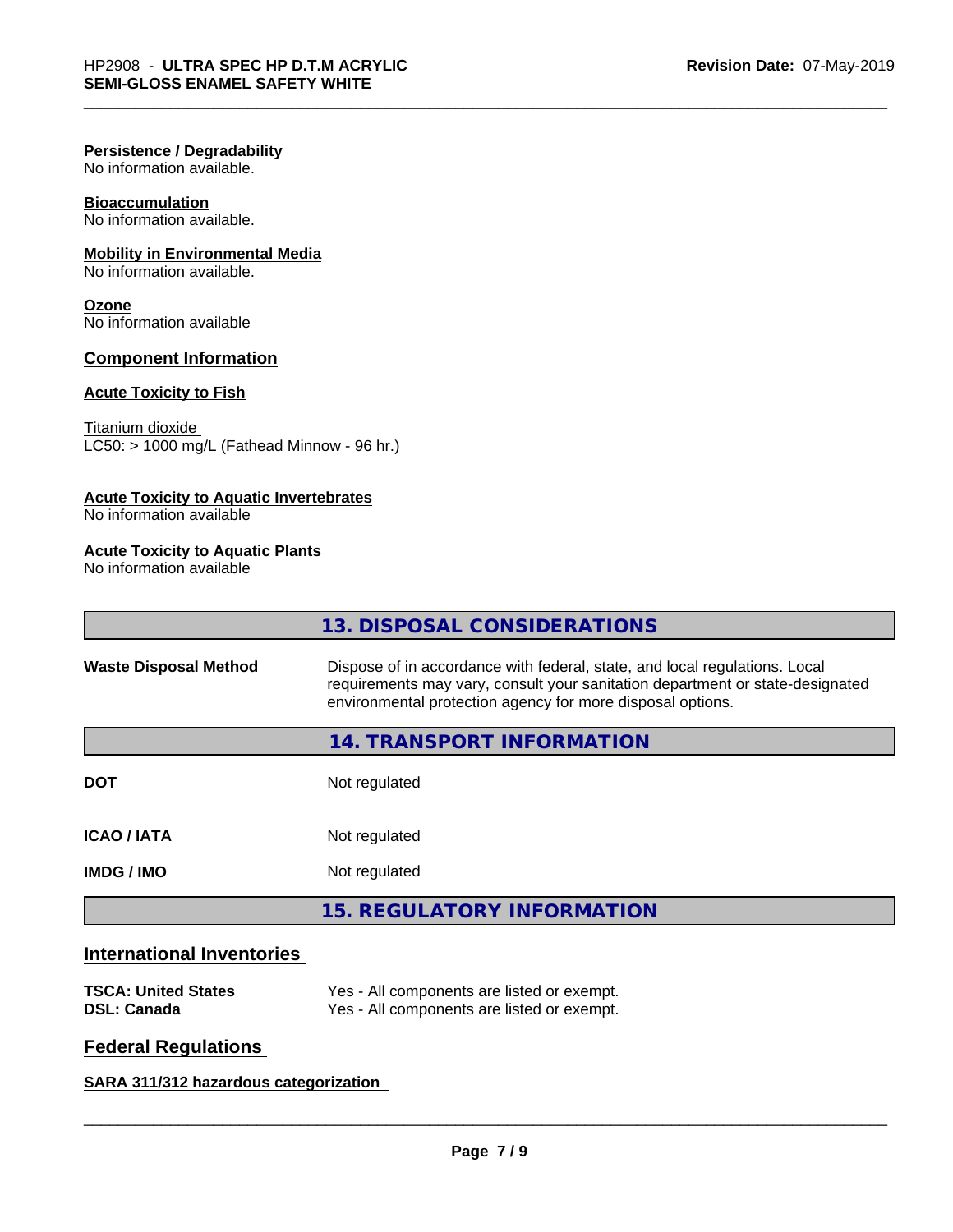| Acute health hazard               | Nο  |
|-----------------------------------|-----|
| Chronic Health Hazard             | Yes |
| Fire hazard                       | Nο  |
| Sudden release of pressure hazard | N٥  |
| Reactive Hazard                   | N٥  |

#### **SARA 313**

Section 313 of Title III of the Superfund Amendments and Reauthorization Act of 1986 (SARA). This product contains a chemical or chemicals which are subject to the reporting requirements of the Act and Title 40 of the Code of Federal Regulations, Part 372:

| <b>Chemical name</b> | CAS No.   | Weight-%                 | <b>CERCLA/SARA 313</b>     |
|----------------------|-----------|--------------------------|----------------------------|
|                      |           |                          | (de minimis concentration) |
| Zinc phosphate       | 7779-90-0 | $\overline{\phantom{0}}$ |                            |

### **Clean Air Act,Section 112 Hazardous Air Pollutants (HAPs) (see 40 CFR 61)**

This product contains the following HAPs:

*None*

## **US State Regulations**

#### **California Proposition 65**

**A** WARNING: Cancer and Reproductive Harm– www.P65warnings.ca.gov

#### **State Right-to-Know**

| <b>Chemical name</b> | <b>Massachusetts</b> | <b>New Jersey</b> | Pennsylvania |
|----------------------|----------------------|-------------------|--------------|
| Titanium dioxide     |                      |                   |              |
| Kaolin               |                      |                   |              |
| Zinc phosphate       |                      |                   |              |

#### **Legend**

X - Listed

# **16. OTHER INFORMATION**

**HMIS** - **Health:** 1\* **Flammability:** 1 **Reactivity:** 0 **PPE:** -

#### **HMIS Legend**

- 0 Minimal Hazard
- 1 Slight Hazard
- 2 Moderate Hazard
- 3 Serious Hazard
- 4 Severe Hazard
- \* Chronic Hazard

X - Consult your supervisor or S.O.P. for "Special" handling instructions.

*Note: The PPE rating has intentionally been left blank. Choose appropriate PPE that will protect employees from the hazards the material will*